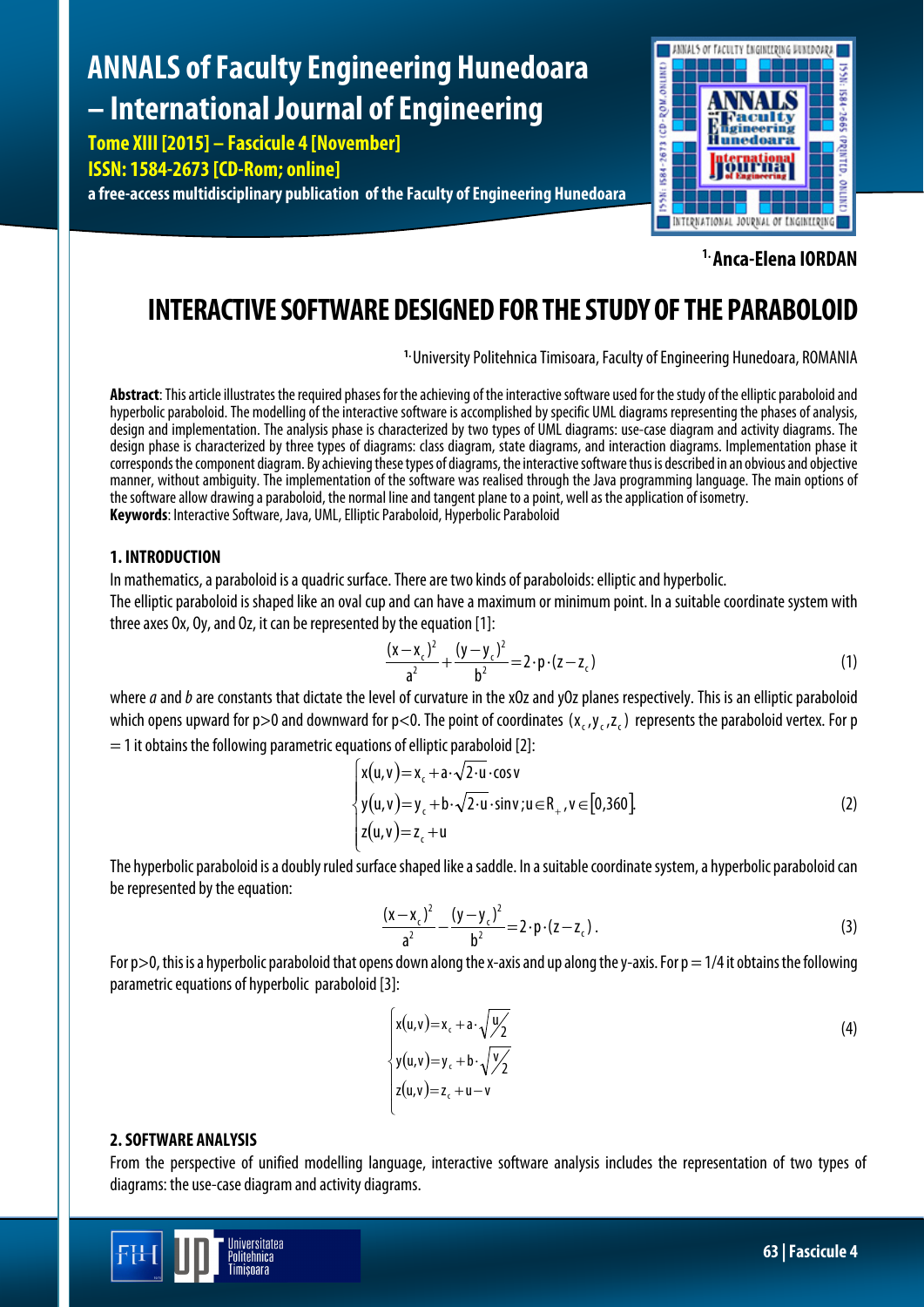The use-case diagram [4] offers simplified and graphical representation of what the interactive software must really do. Use-case diagram is based upon functionality and thus will focus on the "what" offers the interactive software and not the "how" will be realized. The use case diagram corresponding to this software, presented in figure 1, includes: an actor, seven use cases that describe the functionality of the software and relationships among them.

For every use-case of the previous diagram was achieved an activity diagram. Each activity diagram specifies processes and algorithms used to achieve the purpose specified by the use-case. In terms of UML, activity diagrams [5] are meant to model both computational processes and those of the organization. Activity diagramsshow the general flow of control. In figure 2 is rendered the activity diagram corresponding to the use-case "Drawing of geometric elements specific to the paraboloid".





#### **3. SOFTWARE DESIGNING**

Class diagram [6] represents the main block of objectoriented modeling. It is used both for static conceptual modeling software as well as detailed modeling aimed at translating in programming source code. For achieving the objectives of software were identified required classes and the relationships between them.

Figure 3 presents the inheritance, composition and aggregation relationships used. It may be noted that all attributes and methods of the *Element3D* class will apply to the all its derived classes: *Dreapta3D, Plan3D, Punct3D,* and *Paraboloid*. Similarly, that all attributes and methods of the *Izometrie3D* class will apply to the all its derived classes: *Rotatie3D* and *Simetrie3D.* This







class diagram shows contain specific classes to the interactive software as well as existing classes and interfaces from Java.

A sequence diagram [7] presents the interactions between objects arranged in a temporary sequence. He describes the objects involved in interaction and the sequence of messages exchanged between the needed objects to achieve the desired purpose. Sequence diagrams are usually associated with a use-case. The diagram illustrates in figure 4 shows the interactions between objects, which have as purpose the drawing the tangent plane of a paraboloid. One can notice that there are interactions between nine objects, out of which the objects of *Suprafata3D*, *Vector<Element3D>* and *Graphics2D* type are already created, and the other two objects: *Parametru2, Punct3D, Plan3D* and *Paraboloid* type will be instantiate during the interactions.

At first the execution control is taken by the object of *Suprafta3D* type. Following an event that interacts with the *Suprafta3D* object allows the creation of an instance of *Parametru2* class. After getting the parameters that characterize the paraboloid, control is returned to the *Suprafata3D* object. Following is created an instance of *Punct3D* class. The control will be given to the object of *Suprafata3D* type that will destroy the object of *Parametru2.* We can observe that lifeline of the *Parametru2*object is interrupt, by marking an X, the message appears bearing the stereotype <<*destroy*>>. Control is transmitted to the object of *Vector<Element3D>* type to obtain the last drawing paraboloid.The control will be given to the object of *Suprafta3D* type that will create the object of *Plan3D* type. Through interaction with *Graphics2D* object will redraw the tangent plane.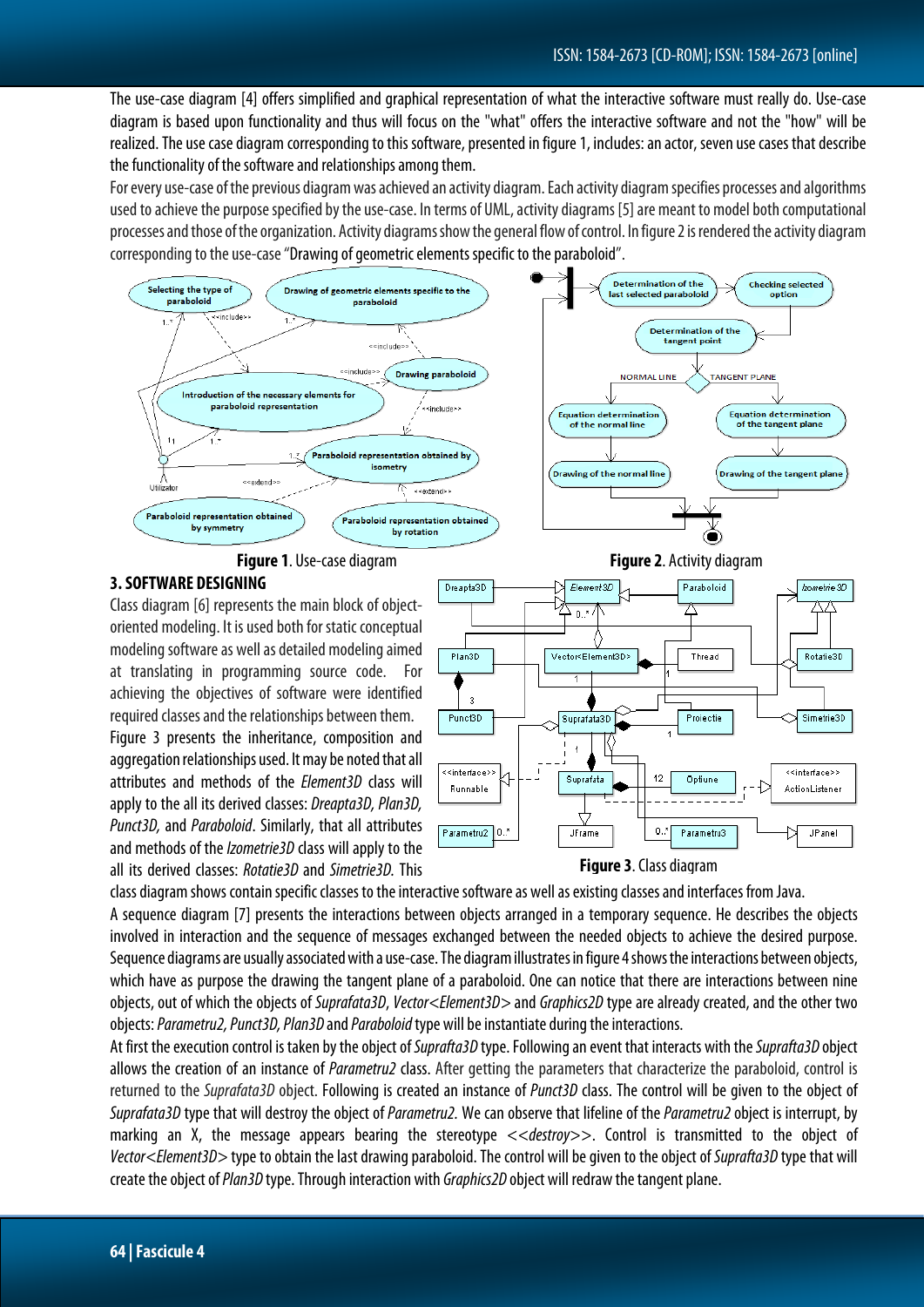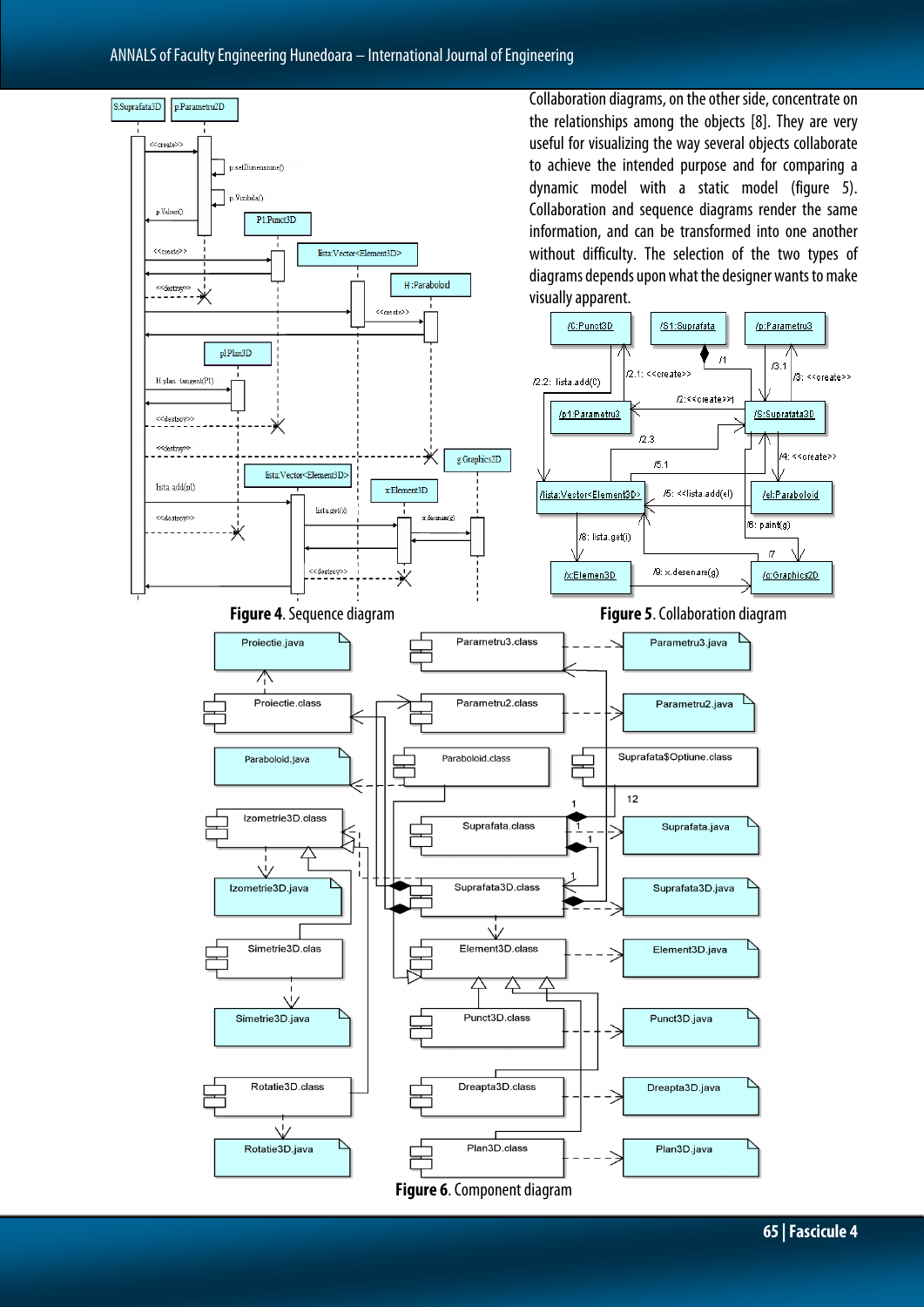#### **4. SOFTWARE IMPLEMENTATION**

The component diagram [9] enables the visualization modules that compose the software andthedependenciesbetween them. The diagram that is shown in figure 6 describes the collection of components that all together ensure the functionality of the interactive software.

Central component of the diagram is *Suprafata.class,* a component obtained by transforming by the Java compiler into executable code of the *Suprafata.java* component. As can be seen that component interacts directly with components *Suprafata3D.class*. This component interacts with the next three components: *Element3D.class*, *Izometrie3D. class*and *Parametru2.class*.

#### **5. GRAPHICAL USER INTERFACE**

The interactive software is accomplished using the Java object-oriented programming language [10, 11]. From the application window it can selected by a main menu the following options:

- » the graphic representation of elliptic paraboloid;
- » the graphic representation of hyperbolic paraboloid;
- » the plan tangent and the normal line to the paraboloid into a point;
- » the paraboloid obtained by applying an isometry: rotation or symmetry.

The equation of the tangent plane to a quadratic surfaces in a point  $M(x_0, y_0, z_0)$  is:

$$
\begin{vmatrix} x - x_0 & y - y_0 & z - z_0 \ x'_u & y'_u & z'_u \ x'_v & y'_v & z'_v \end{vmatrix} = 0
$$
 (5)

For tangent plane determination in the point  $M(x_0,y_0,z_0)$  at a paraboloid it starts from the parametric equations of the paraboloid. The equation of the tangent plane in a point M( $x_1(u,v)$ , $y_1(u,v)$ , $z_1(u,v)$ ) at an elliptic paraboloid is:

$$
p \cdot x + q \cdot y + r \cdot z - (p \cdot x_1 + q \cdot y_1 + r \cdot z_1) = 0,
$$
\nwhere\n
$$
\begin{cases}\n p = b \cdot \sqrt{2pu} \cdot \cos v \\
 q = -a \cdot \sqrt{2pu} \cdot \sin v.\n \end{cases}
$$
\n(6)

The equation of the tangent plane in a point M( $x_1(u,v)$ , $y_1(u,v)$ , $z_1(u,v)$ ) at an hyperbolic paraboloid is:

$$
p \cdot x + q \cdot y + r \cdot z - (p \cdot x_0 + q \cdot y_0 + r \cdot z_0) = 0,
$$
\nwhere\n
$$
\begin{cases}\n p = \frac{-b}{2 \cdot \sqrt{2 \cdot v}} \\
 q = \frac{a}{2 \cdot \sqrt{2 \cdot u}}.\n \end{cases}
$$
\n
$$
r = \frac{a \cdot b}{8 \cdot \sqrt{u \cdot v}}
$$
\n(7)

In figure 7 it shows the tangent plane characteristic to an elliptic paraboloid, when the tangent point was determined using an instance of *Parametru2* class, applying the default projection  $(α=-135, β=-30, γ=90)$ . If it is desired the viewing using the projection angles ( $\alpha = -50$ ,  $\beta = 45$ ,  $\gamma = 160$ ), the elliptic paraboloid with the tangent plane will have representation shown in figure 8. The equation of the normal line to a quadratic surfaces in a point  $M(x_0, y_0, z_0)$  is:

$$
\frac{x - x_0}{D(y, z)} = \frac{y - y_0}{D(z, x)} = \frac{z - z_0}{D(x, y)} = \frac{D(x, y)}{D(u, v)}
$$
(8)

For normal line determination in the point  $M(x_0, y_0, z_0)$  at a paraboloid it starts from the parametric equations of the paraboloid. The equation of the normal line in a point M( $x_1(u,v),y_1(u,v),z_1(u,v)$ ) at an elliptic paraboloid is:

$$
\frac{x-x_0}{-b\cdot\sqrt{2\cdot u}\cdot\cos v} = \frac{y-y_0}{-a\cdot\sqrt{2\cdot u}\cdot\sin v} = \frac{z-z_0}{a\cdot b}
$$
(9)

The equation of the normal line in a point M( $x_1(u,v)$ , $y_1(u,v)$ , $z_1(u,v)$ ) at an hyperbolic paraboloid is: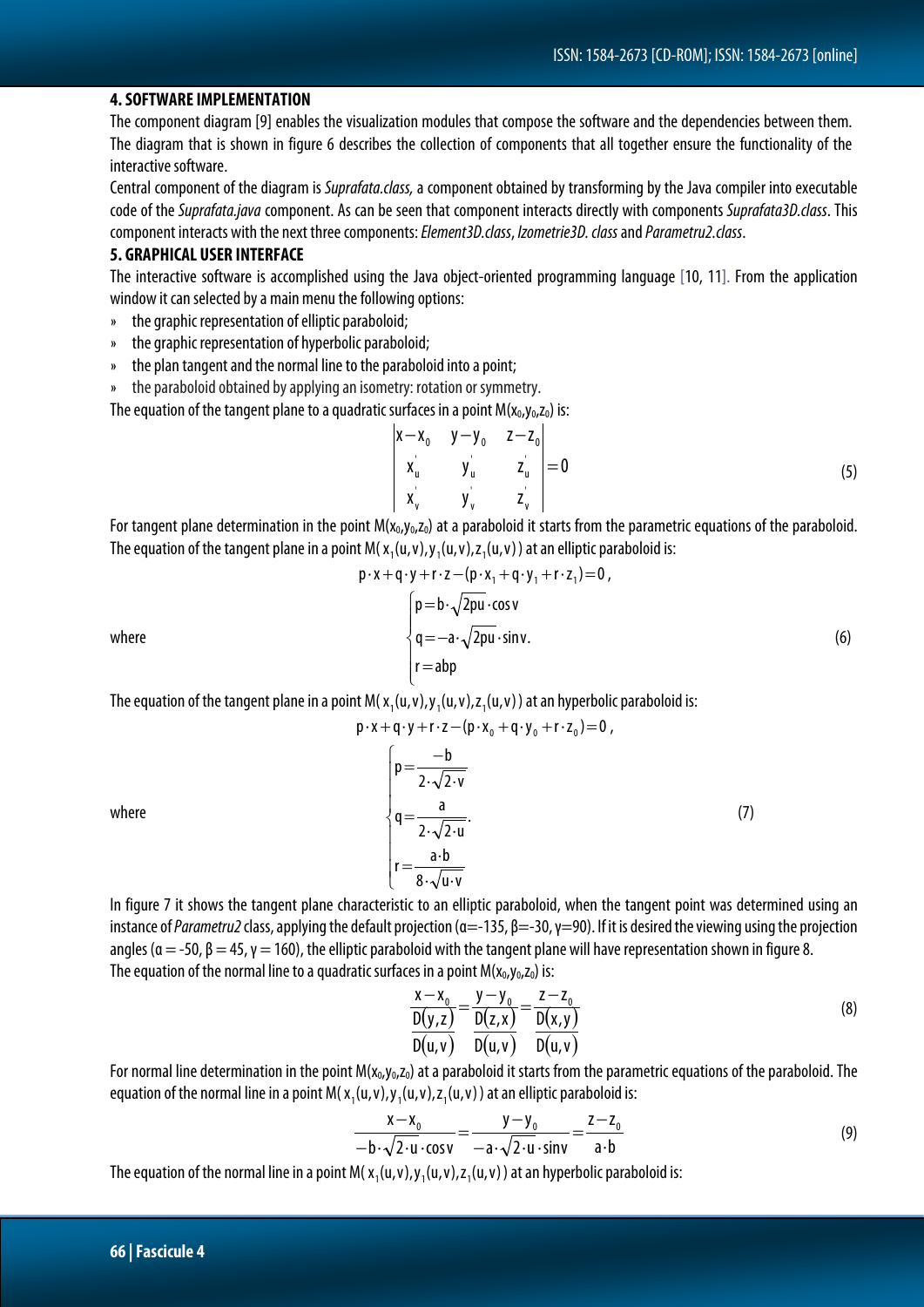$$
\frac{x-x_0}{-b} = \frac{y-y_0}{a} = \frac{z-z_0}{a \cdot b}
$$
  
2.  $\sqrt{2 \cdot v}$  2.  $\sqrt{2 \cdot u}$  8.  $\sqrt{u \cdot v}$  (9)

In figure 9 it shows the normal line characteristic to an elliptic paraboloid, when the tangent point was determined using an instance of *Parametru2* class, applying the default projection (α=-135, β=-30, γ=90). If it is desired the viewing using the projection angles ( $\alpha$  = -50,  $\beta$  = 45,  $\gamma$  = 160), the elliptic paraboloid with the normal line will have representation shown in figure 10.







**Figure 11**. Hyperbolic paraboloid obtained by symmetry **Figure 12**. Hyperbolic paraboloid obtained by symmetry



**Figure 7**.Tangent plane of an elliptic paraboloid **Figure 8**.Tangent plane of an elliptic paraboloid



**Figure 9**. Normal line of an elliptic paraboloid **Figure 10**. Normal line of an elliptic paraboloid